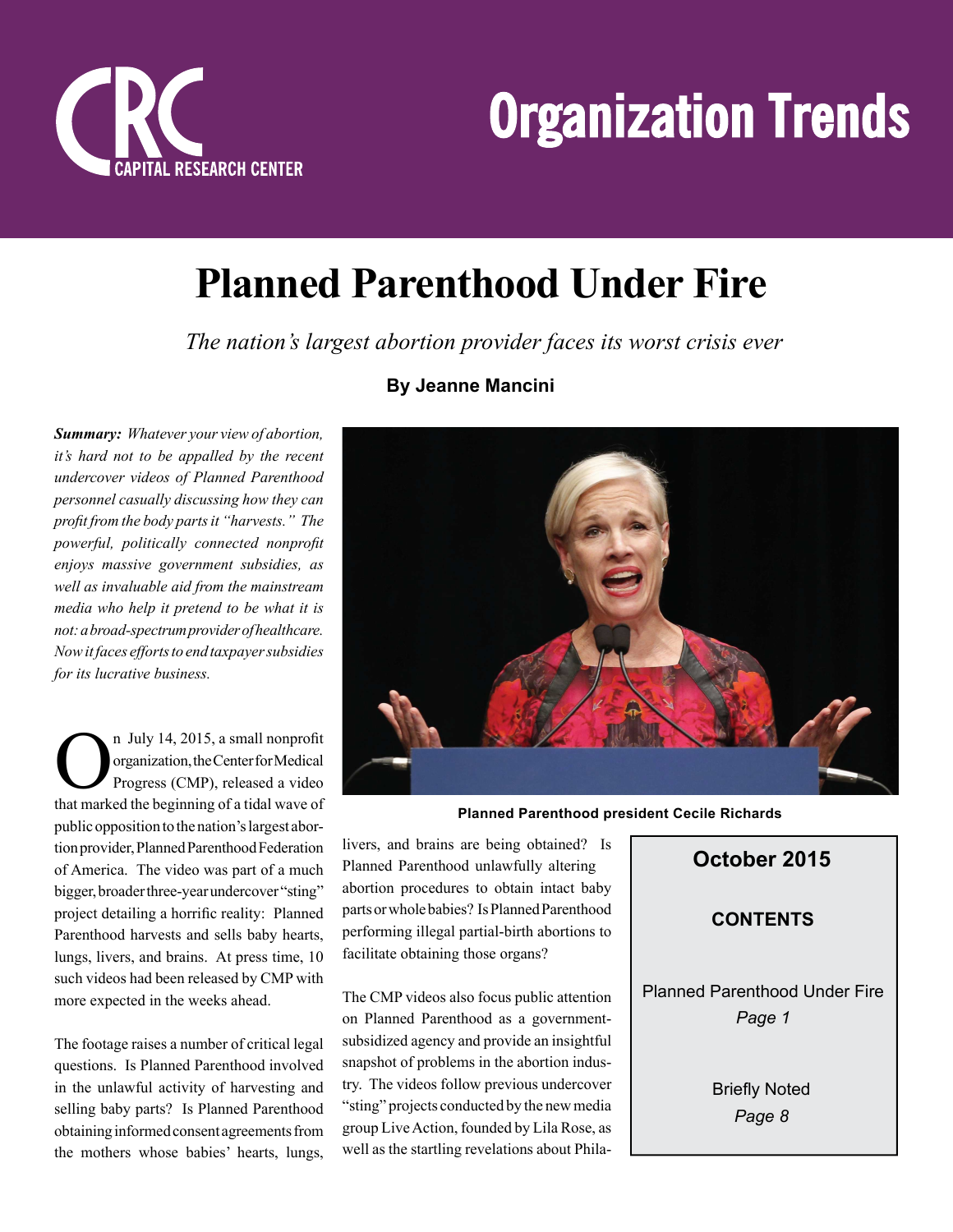delphia abortionist Kermit Gosnell, now in prison for life, who was convicted of multiple infanticides and accused of gruesome mistreatment of mothers who came to him, including at least one maternal death.

The videos are raising awareness among the public of the truth about Planned Parenthood, yet they are only a small part of the story. For years, a wealth of data and information has shown that Planned Parenthood isn't a benevolent healthcare provider; see, for example, the April 2012 *Organization Trends*. I published a background document on Planned Parenthood in 2010 and updated it in 2012 (http://downloads.frc.org/EF/EF12J05. pdf). This essay further updates that information and provides new data, particularly on Planned Parenthood's management and finances. Most of the material is taken from the group's publicly available tax forms and annual reports.

#### **The Origin**

Margaret Sanger (1879-1966), the founder of Planned Parenthood, was born and raised in New York and was one of eleven children. In 1921 Sanger founded the American Birth

#### **Editor:** Matthew Vadum

**Publisher:** Terrence Scanlon

#### *Organization Trends*

is published by Capital Research Center, a non-partisan education and research organization, classified by the IRS as a  $501(c)(3)$  public charity.

**Address:** 1513 16th Street, N.W. Washington, DC 20036-1480

**Phone:** (202) 483-6900 **Long-Distance:** (800) 459-3950

**E-mail Address:** mvadum@capitalresearch.org

**Web Site:** http://www.capitalresearch.org

*Organization Trends* welcomes letters to the editor.

**Reprints** are available for \$2.50 prepaid to Capital Research Center.

Control League (ABCL), which ultimately became Planned Parenthood Federation of America in 1942. One of her primary goals was to do away with what she and Planned Parenthood described as "unfit" and "eugenically unsound" populations—certain immigrants, African-Americans, disabled people, orphans, people with hereditary disease, those with lower intelligence, etc. She also wanted to convince Americans that women needed greater control over childbearing (e.g., the number/timing of children) in order to be considered "equal" to men.

Sanger subscribed to a body of thought, eugenics, an offshoot of Charles Darwin's theories about natural selection, which held that entire populations did not have dignity, were "lesser" people, and therefore should be eliminated. These eugenic concepts provided a prime philosophic basis for the foundation of the ABCL.

A number of other founding directors for the American Birth Control League were likewise advocates of eugenics, including Lothrop Stoddard, Dr. S. Adolphus Knopf, and Dr. Harry Laughlin. Years later Dr. Alan Guttmacher, who succeeded Margaret Sanger as president of Planned Parenthood from 1962-1974, also acted as vice president of the American Eugenics Society.

In describing her work and goals, Margaret Sanger once said, "Before eugenists and others who are laboring for racial betterment can succeed, they must first clear the way for Birth Control. Like the advocates of Birth Control, the eugenists, for instance, are seeking to assist the race toward the elimination of the unfit. Both are seeking a single end but they lay emphasis upon different methods" (*Birth Control Review*, "Birth Control and Racial Betterment," February 1919, vol. 3, no. 2).

Similarly, expressing her visceral opposition to charity generally, Sanger once said, "Our world is overcrowded with masses who are merely the breeding ground of admitted misery and wretchedness. They do nothing to carry life forward. They are just the vain, defective, imperfect repetition of all that has gone before. Our charity to them is in reality a crime against future generations, against the finest blossoming of the human spirit" (*Birth Control Review*, "World Aspects of Birth Control, Margaret Sanger's Speech at the Meeting of October 30," December 1922, vol. 6, no. 12).

Believing that black Americans were a disproportionately unfit group, the American Birth Control League, under Sanger's direction, instituted the "Negro Project" to decrease the black population by strategically promoting birth control and sterilization. This involved manipulating black leaders to teach communities that aggressive birth control and sterilization were in their best interest and served the common good. In advocating this position she spoke at a Ku Klux Klan meeting in Silver Lake, New Jersey, in May 1926 (*The Autobiography of Margaret Sanger,* W.W. Norton, 1938, pp. 366-7). She and the Klan saw eye to eye, for she reports, "I believed I had accomplished my purpose. A dozen invitations to speak to similar groups were proffered."

So one can understand why in August 2015, a group of black pastors requested that a bust of Margaret Sanger be removed from a temporary Smithsonian exhibit in Washington, D.C., named "Struggle for Justice" which featured other persons like Martin Luther King, Jr. The pastors argued that Sanger's eugenics focus and the Negro Project in particular were racist and that she should not be upheld as a heroine for justice in the United States.

Today African-Americans are the ethnic group most disproportionately targeted for abortion. The Centers for Disease Control and Prevention report that black Americans make up 36 percent of all U.S. abortions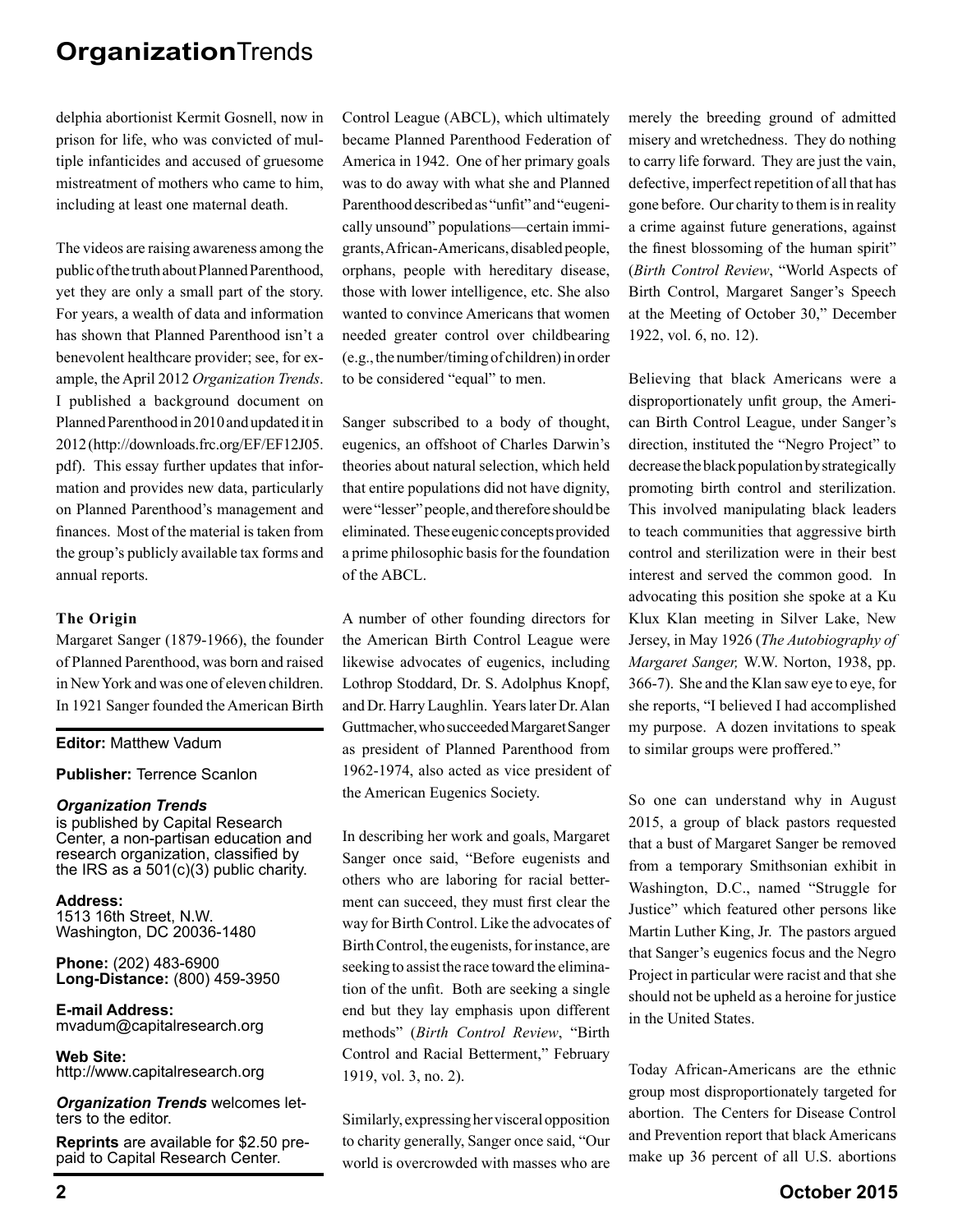while constituting a mere 13 percent of the population (CDC Abortion Surveillance-2011, November 2014). Another way to see this disproportion: each year, the number of abortions among black Americans is larger than the number of deaths from all causes suffered by black Americans who have been born (Guttmacher Institute; National Center for Health Statistics).

#### **The Product**

To understand Planned Parenthood's modern mission, consider an anecdote that highlights the organization's priorities. In 2011, a former Planned Parenthood employee told a conference about her experience working with a small Planned Parenthood clinic in Iowa. She explained that her first workday involved the difficult task of watching hours of abortion procedures. This requirement was necessary because her supervisor wanted assurance that new directors could handle the reality of appalling abortion procedures. Prior to the first abortion, she was advised to steady herself against the wall to have support should she faint. She admitted that her first day was her most unforgettable one on the job, and ultimately led to her leaving Planned Parenthood. She is currently a whistleblower in a sealed lawsuit related to Planned Parenthood's potential fraud.

What, then, is Planned Parenthood and what functions does it perform? Its website states, "We are a trusted health care provider, an informed educator, a passionate advocate, and a global partner helping similar organizations around the world." But does this statement fairly capture the crux of its work? Surprisingly, 55 percent of Americans are not aware that Planned Parenthood performs abortions (http://www.lifenews.com/2013/04/29/ poll-55-of-americans-dont-know-plannedparenthood-does-abortions/).

PPFA itself often avoids using the word *abortion* in any media or marketing campaign, acknowledging the negative thoughts, beliefs, and emotions associated with the word.

Yet an analysis of Planned Parenthood's data tells another story.

In its last annual report Planned Parenthood reported performing 327,653 abortions, approximately one third of all abortions in the United States in 2013. Over the course of the past three years, Planned Parenthood provided close to one million abortions, equivalent to the entire population of Austin, Texas. Why? Because abortion is good business, and business is booming.

Former clinic workers describe a quota system for abortions because they are so lucrative for the organization. Planned Parextensive the service or procedure is." In reality, it is estimated that Planned Parenthood makes over \$150 million a year performing abortions, which is hardly a negligible part of its budget or mission.

Ironically, despite the "parenthood" in its name, parenting has little to do with what the group does when a pregnant woman comes to a clinic. In reviewing services available for expectant mothers to resolve their pregnancy (procuring an abortion, putting the child up for adoption, or keeping the baby), abortions make up fully 94percent of the services provided to pregnant women. Prenatal care and adoption referrals account for the remaining

# **Planned** d Planned<br>de Parenthood **Care.** No matter what.

enthood frequently advertises that "abortion is only 3% of the services provided," but the *Washington Post* called its bluff on this statistic, giving it "Three Pinocchios" (out of four possible) to measure the truth factor (http://www.washingtonpost.com/blogs/ fact-checker/wp/2015/08/12/for-plannedparenthood-abortion-stats-3-percent-and-94-percent-are-both-misleading/).

The article's author, Michelle He Yee Lee, said Planned Parenthood's statistic is misleading when "comparing abortion services to every other service that it provides. The organization treats each service—pregnancy test, STD test, abortion, birth control equally. Yet there are obvious differences between a surgical (or even medical) abortion, and offering a urine (or even blood) pregnancy test. These services are not all comparable in how much they cost or how

5-6 percent. Put differently, Planned Parenthood performed 174 abortions for every 1 adoption referral in 2013.

While Planned Parenthood is the nation's largest abortion chain, it is not the nation's largest provider of women's health care. This fact was revealed during the recent U.S. Senate debate and vote to defund Planned Parenthood. A nonprofit group, Democrats for Life, provided data showing that Community Health Centers (CHCs) are more accessible and provide more services for health needs: "Planned Parenthood is the largest provider of health care services to women only if you define health care services as abortion".

Statistics reaffirm that CHCs provide more services than Planned Parenthood. The latter has fewer than 700 facilities nationwide, compared to more than 9,000 local CHCs.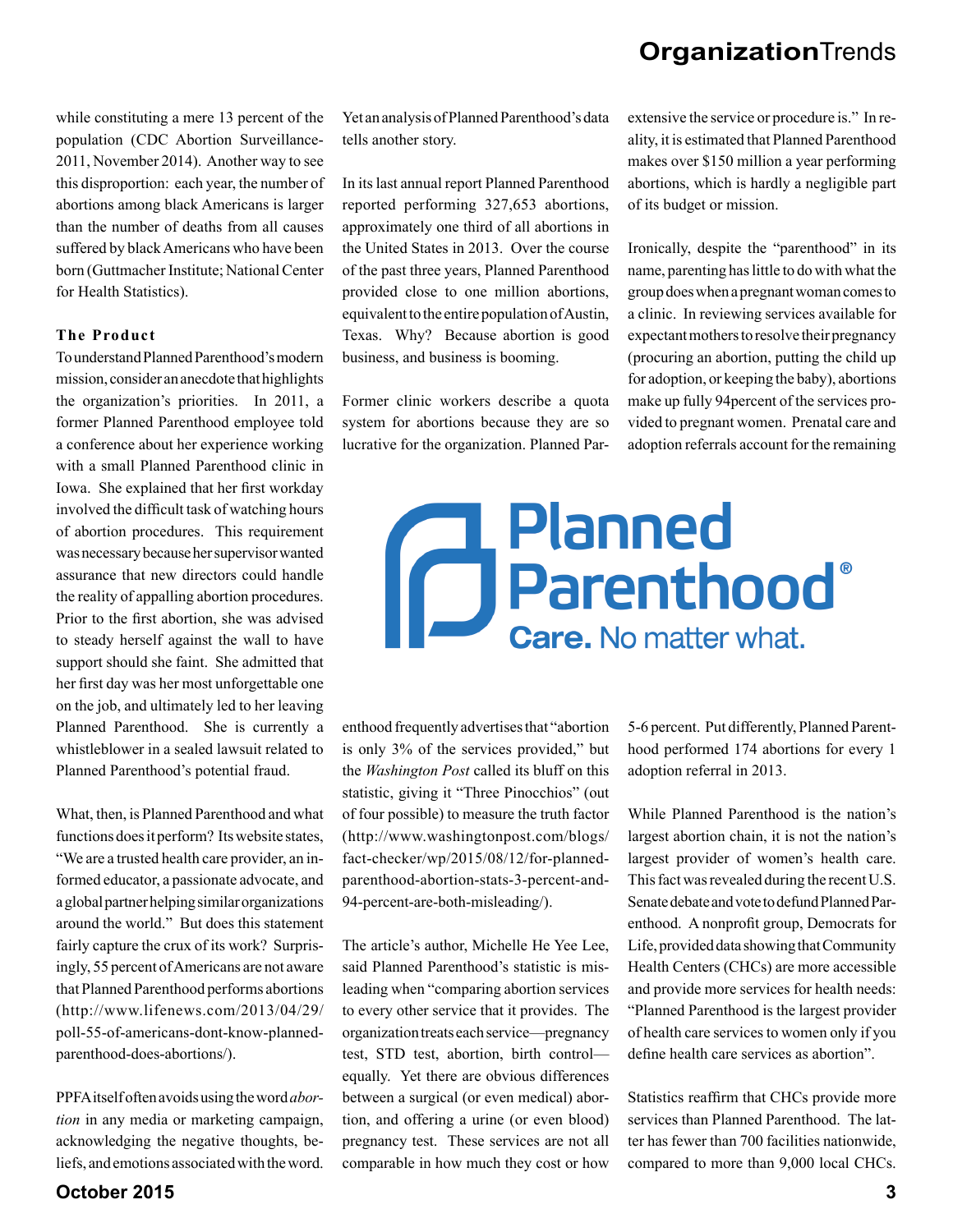Whereas Planned Parenthood claims to serve 2.7 million patients annually, CHCs serve 21 million patients. Planned Parenthood provided 378,692 pap tests, compared to 1,787,256 pap tests at CHCs. Planned Parenthood offers no mammograms at any clinics; CHCs performed 424,376. Planned Parenthood performs several hundred thousand abortions annually, whereas CHCs provide none. In short, CHCs are well prepared to receive clients should the nation's largest abortion provider have its government funding transferred to abortion-free facilities.

#### **The Money**

Planned Parenthood has a robust budget, in recent years totaling well over \$1 billion annually. In fiscal year 2013 alone, its budget was  $$1,176,300,000$  for the national office and affiliates (http://plannedparenthood.org/ about-us/annual-report).

So how does Planned Parenthood receive its funding and where does it go?

Planned Parenthood receives a significant portion of its budget from federal, state, and local grants, contracts, and reimbursements. Not surprisingly, its government funding has increased under the Obama administration. In 2008 the organization received \$363,200,000 (about a third of its revenue) from federal, state, and local government funds; in contrast, its latest annual report shows that Planned Parenthood received \$528,400,000, or 41 percent, of its total revenue from U.S., state, and local governments. That's \$1.4 million of taxpayer funding a day. Other Planned Parenthood revenue includes \$391,800,000 (30 percent) in private contributions and bequests and \$305,300,000 (23 percent) from non-governmental health services. "Other operating revenue" is listed at \$77,900,000 (6 percent).

Abortion revenue is not clearly detailed in Planned Parenthood's annual report or tax documentation. Recently, the previously quoted *Washington Post* columnist described the organization as lacking in "transparency." Conservative estimates place this amount at approximately \$164 million, a figured arrived at by multiplying the number of abortions (327,653) by the average cost for an abortion (\$500).

Top private contributors to PPFA are the Susan Buffett Foundation (named for the first wife of Warren Buffett; \$330 million since 2002); William and Flora Hewlett Foundation (established by William Hewlett, co-founder of Hewlett-Packard; \$65.95 million since 2000); Bill and Melinda Gates Foundation (\$60.2 million since 2000); David and Lucile Packard Foundation (established by David Packard, co-founder of Hewlett-Packard (\$56 million since 2000); Vanguard Charitable Endowment Program (\$27.9 million since 2004); Ford Foundation (originally but no longer connected to Ford Motor Company; \$21.9 million since 1999); Open Society Institute (organization funded by George Soros; \$19.8 million since 1999); various United Way groups (\$12.6 million since 2003); Kresge Foundation (\$10.2 million since 1999); Tides Foundation (\$8.9 million since 1999); Turner Foundation (established by Ted Turner; \$7.5 million since 2000); California Endowment (\$5.8 million since 1999); Goldman Sachs Philanthropy Fund (\$2.7 million since 2003); and the Pew Charitable Trusts (\$2.7 million since 2005).

Planned Parenthood has a full and highly paid staff. In its latest publicly available tax return, the national office in New York City reported a total of 649 employees, not including employees working for other clinics around the country. The group's top administrative and programming managers are well compensated. In the 2013 fiscal year (which ended June 30, 2014), salaries constituted a little over \$50 million of the annual budget for Planned Parenthood's national headquarters, with approximately \$4.2 million allocated for the salaries of 12 highly compensated executive-level staff. Doing the math, the average employee receives about \$70,000 annually, and the top 12 enjoy an average of \$350,000.

In that same year Cecile Richards, Planned Parenthood's president, was compensated \$590,928 for a self-reported 33 hours of work per week. Richards, the daughter of former Texas Gov. Ann Richards (D), is a former labor organizer whose husband is an official with the Service Employees International Union; they live in New York City. Richards previously served as deputy chief of staff to Rep. Nancy Pelosi (D-Calif.) and founded America Votes, a left-wing pressure group that registers voters and gets them to the polls. She currently serves on the board of the Ford Foundation.

Other highly compensated individuals included chief operating officer Lisa David, whose combined compensation package totaled \$419,028. Dawn Laguens, "chief experience officer," was compensated \$481,126. Other highly compensated positions, receiving over \$240,000, included chief financial officer, chief development officer, chief information officer, senior vice president and general counsel, managing director of development, vice president of planned parenthood experience, national director of principal and major gifts, senior principal gifts officer, and vice president of "HIT and business initiatives."

Planned Parenthood gives generously to the Democratic Party. Richards took a leave of absence as president of the group during 2012 to work full time for the presidential election and was a keynote speaker at the Democratic National Convention. Heading into last year's midterm election, *Politico*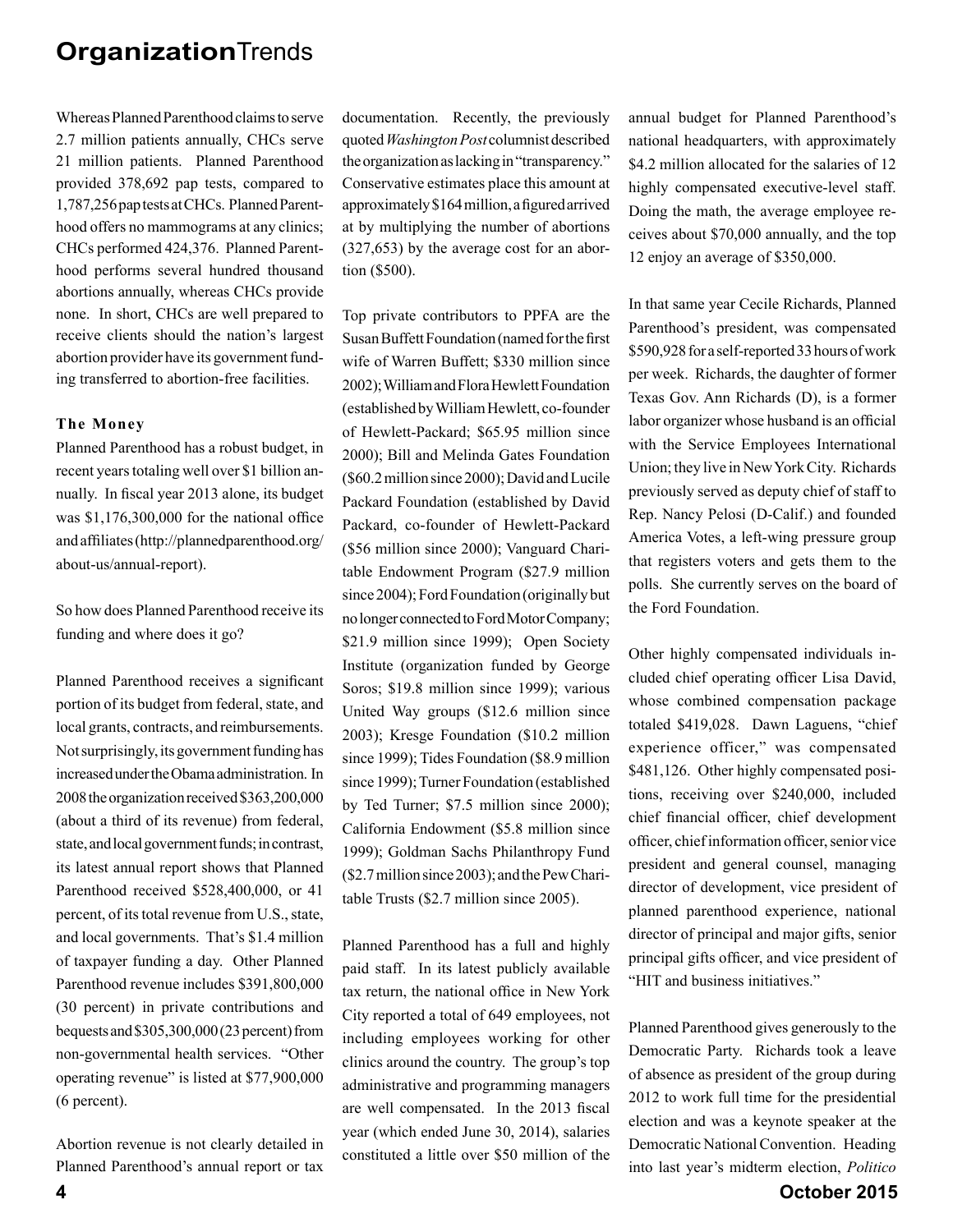

reported (Feb. 26, 2014) that Planned Parenthood planned to invest \$18 million to win, although after that election the website "Open Secrets" claimed the group spent only about \$6 million.

#### **Governance**

Planned Parenthood uses its various boards to ingratiate itself with different targeted allies, including philanthropists, industry, cultural groups, religious groups, and minorities. Strategic placement of board members is also done by many of the local affiliates. For example, after the videos from the Center for Medical Progress exposed some of the activities of Planned Parenthood affiliates. the Harris County District Attorney's office in Texas decided to investigate. It was later discovered that one of the attorneys in that office sat on the board of the local Planned Parenthood that was being investigated.

#### **Planned Parenthood founder Margaret Sanger**

To find out more about local Planned Parenthood affiliates' leadership and finances, go to Guidestar.org and search for "Planned Parenthood." That will bring up 339 groups, and the search can be narrowed to a specific state. Both "Planned Parenthood" affiliates, which are generally  $501(c)(3)$  "charity" groups, and "Planned Parenthood Action Fund" groups, which are their  $501(c)(4)$ political advocacy arms, are included. Click on the latest "Form 990" to see the organization's income, expenses, salaries, board members, and more.

National Planned Parenthood board members in 2014-2015 include the former president of the nation's largest gay rights organization, the Human Rights Campaign, Joe Solmonese (who also worked for the 2012 Obama campaign and EMILY's List); *New York Times* and *Newsweek* contributor Anna Quindlen; new media experts Kate Jhaveri, senior director of consumer marketing for Twitter, and David Karp, who developed the short-form blogging platform 'Tumblr' (estimated net worth \$200 million); many large donors to the Democratic Party (for example, Maryana Iskander; Jill Lafer; Cecilia Boone); the co-chair of Wendy Davis's 2014 campaign for governor in Texas (Naomi Aberly); a board member of People for the American Way, the Rev. Timothy McDonald, pastor of First Iconium Baptist Church in Atlanta; an executive at Kaiser Permanente, Veronica Dela Rosa; and many former local, state, or national Planned Parenthood directors (Ken Lambrecht; Dayle Steinberg; Judy Tabar; Lou Zellner). The board chair, Alexis McGill Johnson, is executive director of the Perception Institute, a George Soros-backed organization formerly known as the American Values Institute that is "a consortium of mind science researchers, educators, and social justice advocates" who "develop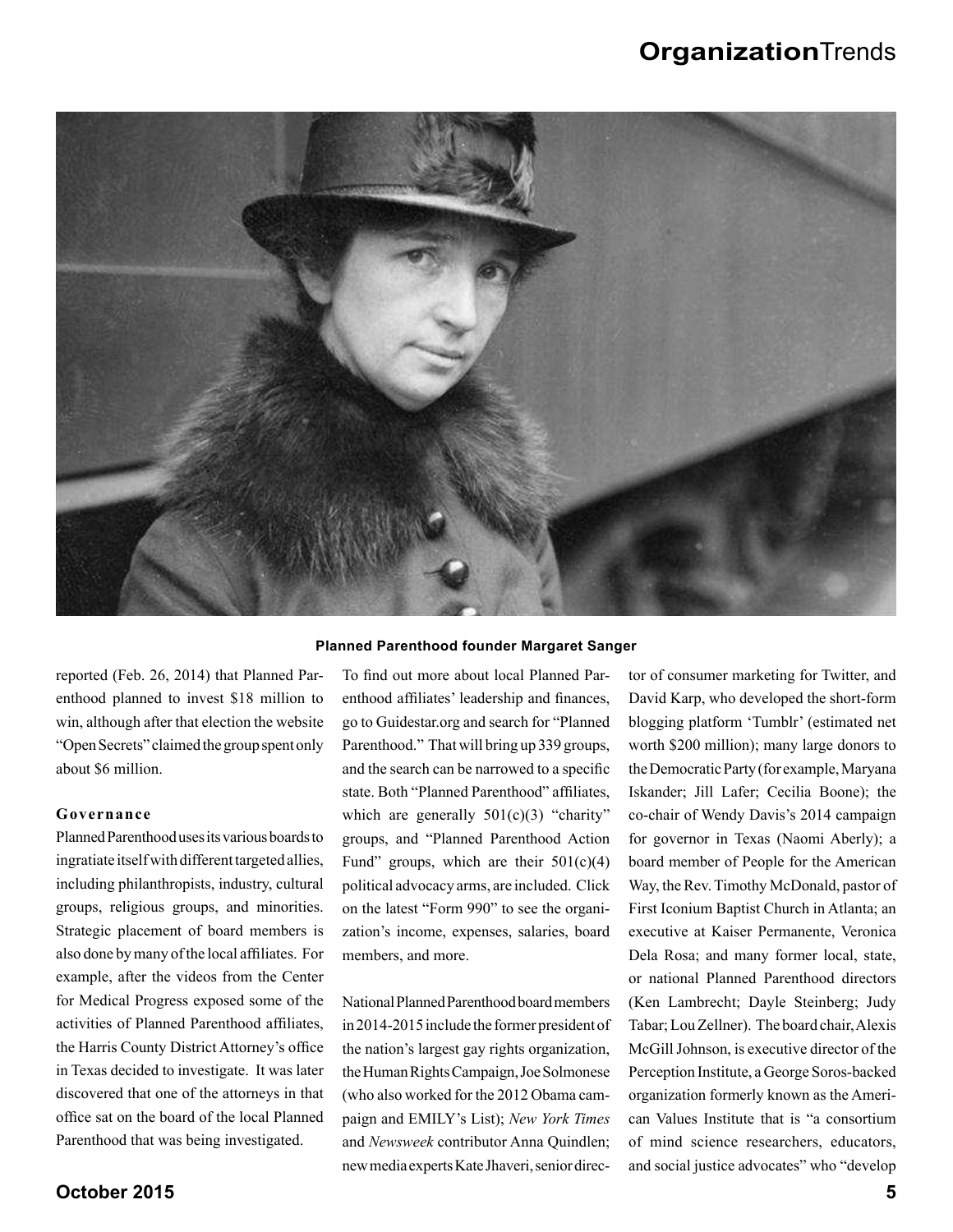strategies to reduce racial bias and anxiety and influence the public narrative through cultural conversations."

In addition to its national board of directors, Planned Parenthood also has a board for its political action committee, the Planned Parenthood Action Fund, as well as a board of advocates and a clergy advocacy board. The fund's board members include a Democratic political consultant, Laura Tucker (board chair); Maria Teresa Kumar, founding president and CEO of Voto Latino; Democratic Party fundraiser Julianna Smoot (who previously worked in the Obama White House); Democratic National Committee leader Sunita Leeds; Naomi Aberly (mentioned above; worked for Wendy Davis's campaign); Jim Doyle, former governor of Wisconsin. It also includes Kiki McLean, a former communications director and national spokesperson for Sen. Joseph Lieberman's vice presidential campaign during the 2000 cycle and former press secretary to Vice President Al Gore's presidential campaign; Minyon Moore, previous CEO of the Democratic National Committee; Michael Vachon, advisor to George Soros; and Urvashi Vaid, founder of LPAC, the first lesbian super PAC, launched in July 2012.

#### **Board of Advocates**

The board of advocates is described as "a diverse group of more than 400 leaders in the arts and entertainment community united by their personal integrity and commitment to the Planned Parenthood mission. Members promote awareness of reproductive health and rights issues and help Planned Parenthood increase support for our programs and policies." The board of advocates includes famous actors such as Kate Walsh and Blythe Danner, who use their celebrity status to support Planned Parenthood in lobbying, recording public service announcements, lending their names and images to help raise money, and participating in national events.

#### **Clergy Advocacy Board**

"This network of clergy members from a variety of denominations throughout the religious community supports Planned Parenthood and those we serve. ... Members speak out in support of Planned Parenthood in communities and government chambers throughout the U.S."

The clergy advocacy board caused some controversy when responding to the series of exposé videos that were released beginning in the summer of 2015. In its statement the board said that Planned Parenthood, by doing abortions and supplying unborn baby parts to researchers, is "doing God's work" (http:// plannedparenthood.org/about-us/newsroom/ press-releases/planned-parenthood-clergyadvocacy-board-releases-response-tosmear-campaign).

#### **Legal Issues**

Since late 2011, the pro-life legal firm Alliance Defending Freedom (ADF) has regularly published research findings on waste, abuse, and potential fraud committed by Planned Parenthood affiliates and headquarters. The research is based primarily on state and federal audits, most of which cited examples of overbilling the federal and state governments. ADF concluded that "Planned Parenthood and its affiliates are engaged in a pattern of practices designed to maximize their bottom-line revenues through billings to complex, well-funded federal and state programs that … rely on the integrity of the provider for program compliance" (https://adflegal.blob.core. windows.net/web-content-dev/documents/ life---planned-parenthood-overview---adfreport-to-congress-on-planned-parenthoodfraud.pdf?sfvrsn=18).

The report further asserts that improper practices by Planned Parenthood have resulted in a documented (conservative) loss of 115 million taxpayer dollars, but because the audited amounts only include a small portion of billing questions, the real loss in tax dollars is likely many times the \$115 million figure.

According to ADF, illegal/unlawful billings included reimbursements by Title XIX agencies (for example, the Centers for Medicare and Medicaid Services, and the Social Security Administration) for medications provided in connection with an abortion something for which the Hyde Amendment prohibits federal funding. Billings were also included for dispensing prescriptions without an authorizing order by a physician; dispensing prescriptions to clients who have moved or who have not been seen by the clinic for over a year; billing in excess of acquisition costs; billing for services not medically necessary; billing for services not actually rendered; duplicate billing for exams, products, services, and inadequate record keeping, including not being able to support services billed; and failing to pay bills for which affiliates had already been reimbursed. Much more information is provided in the report, with supporting details from each state as well as a summary of activities.

Still more whistleblower lawsuits brought by former Planned Parenthood employees allege waste, abuse, and potential fraud. These suits are currently under seal and will not be made public while litigation proceeds. As of July 2014, six such lawsuits were public. In one whistleblower lawsuit, *Reynolds v. Planned Parenthood Gulf Coast,* a settlement was negotiated in which Planned Parenthood paid \$4.3 million to the state of Texas for "Medicaid fraud" claims.

In another case, *Fairbanks v. Planned Parenthood*, a 16-year-old girl told Planned Parenthood clinic workers that her father was sexually abusing her and had impregnated her. Planned Parenthood staff did not report these crimes to the appropriate authorities. Only a year later, when the girl's basketball coach contacted authorities, was the father convicted and incarcerated (http://www.lldf. org/main/ohio-case-roe-v-planned-parent-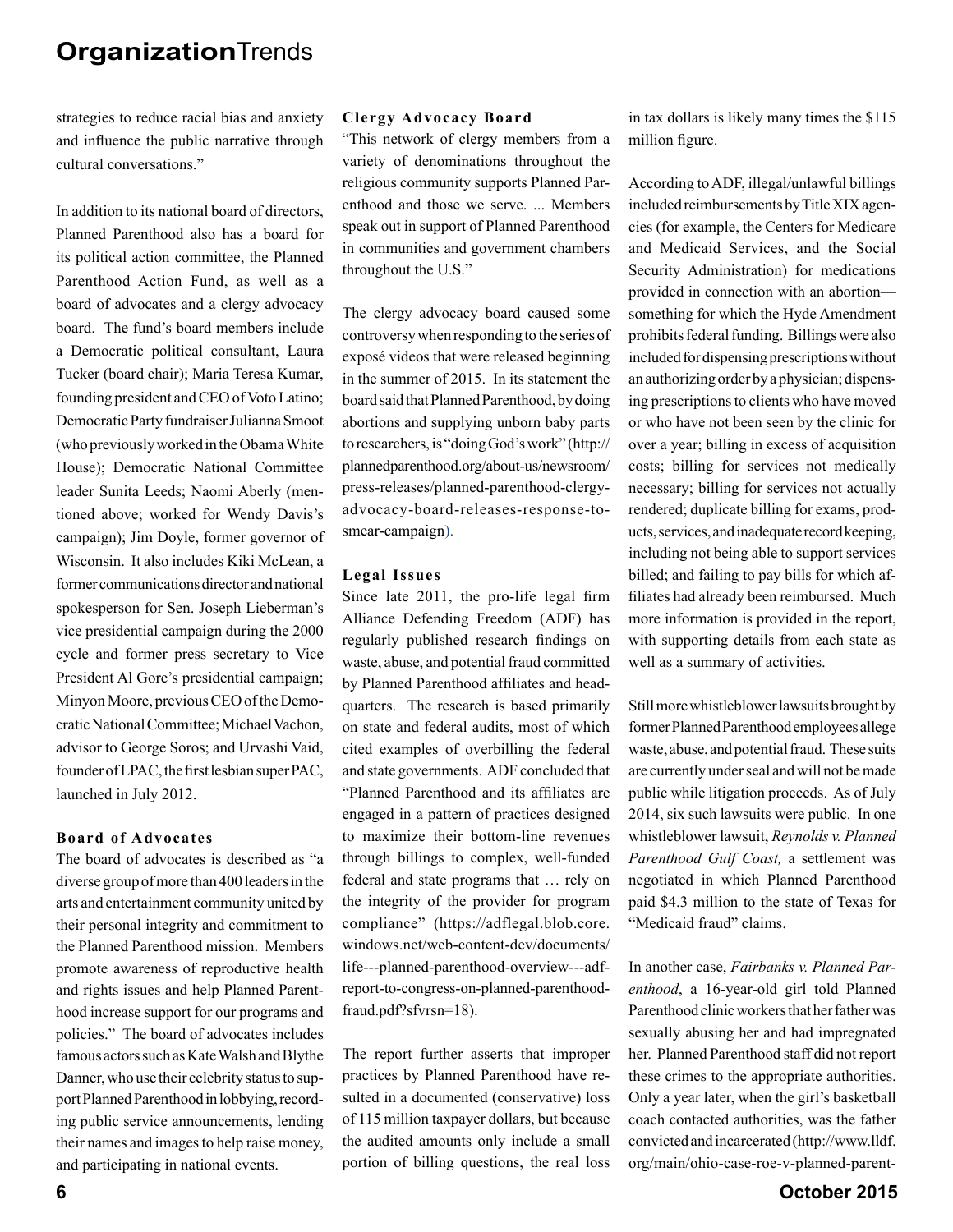hood-is-resolved-%E2%80%94-what-isthere-to-hide/).

Additional undercover sting operations at different Planned Parenthood clinics have uncovered consistent non-reporting of sexual abuse, including illegal involvement/nonreporting of statutory rape, as well as aiding and abetting in the trafficking of victims who are minors.

#### **Efforts to Defund**

On August 3, 2015, less than three weeks after the first undercover video was released by the Center for Medical Progress, the U.S. Senate voted on a bill introduced by Sen. Joni Ernst (R-Iowa): S. 1881, "A Bill to Prohibit Federal Funding of Planned Parenthood Federation of America." While winning a majority of votes (53-46), the bill did not receive the necessary 60 votes to end Senate debate.

In the U.S. House of Representatives, a number of committees took action upon the release of the videos. Within a day of the first video's release, the Energy and Commerce Committee as well as the Judiciary Committee announced investigations into Planned Parenthood, specifically on the question of whether federal law has been violated and/ or sufficiently prohibits such activities. The Oversight and Government Reform Committee quickly followed suit. The committees sought additional information from Planned Parenthood, including requesting briefings. They also requested that the Department of Justice investigate any potential violations of the partial-birth abortion ban. They questioned Health and Human Services Secretary Sylvia Burwell in a committee hearing about the videos; although the videos vividly depicted horrific "health and human services," Secretary Burwell testified that she hadn't watched them.

While there is a debate on what and how Planned Parenthood funding should be attached to any end of year spending bill, when

this brief went to print in mid-September, the House had voted on two bills that were a direct result of the controversy. The "Born Alive Abortion Survivors Protection Act" (H.R. 3504) was approved 248-177-1. Five Democrats voted in support (Cartwright-PA, Cuellar-TX, Langevin-RI, Lipinski-IL, Peterson-MN) and one Democrat voted present (Garamendi-CA). No Republicans opposed the bill. The "Defund Planned Parenthood Act" (H.R. 3134) passed by a vote of 241-187-1. Two Democrats supported the bill (Lipinski-IL, and Peterson-MN), three Republicans voted against it (Dold-IL, Dent-PA, Hanna-NY), and one Republican voted present (King-IA). The president threatened to veto both bills.

Some states have also taken actions to investigate and defund Planned Parenthood. Currently, a total of 13 states have announced investigations (Arizona, Florida, Georgia, Indiana, Iowa, Kansas, Louisiana, Massachusetts, Mississippi, Ohio, South Carolina, Tennessee, and Texas). Five states (Alabama, Louisiana, Utah, New Hampshire, and Arkansas) have begun defunding the organization. The Obama administration has issued letters to each defunding state that charge the state's action is illegal. Those issues will ultimately be decided in the courts.

The concept of defunding Planned Parenthood is not new. In February 2011, the U.S. House of Representatives voted to defund Planned Parenthood, but the bill failed to pass the Senate on a 44-56 vote. Many states then sought to directly stop funding to the nation's largest abortion provider by introducing appropriate legislation, re-prioritizing grant money away from Planned Parenthood, and making budget cuts. In response, the Obama administration took action to block or counter these state decisions. When New Hampshire voted to defund the group, the administration awarded Planned Parenthood a direct grant of \$1 million. And in late 2011, funding of Planned Parenthood was the single biggest point of contention during the negotiations between Congress and the administration over the federal budget.

#### **Conclusion**

This brief provides a quick overview of Planned Parenthood, including its founding, management, finances, legal issues, and perhaps most importantly its product, abortion. The current moment provides a rich opportunity for dialogue on the work of Planned Parenthood, including its procedures, its allies, and its donors. Let us use this unique time to reveal Planned Parenthood for what it is.

*Jeanne Mancini is president of the March for Life Education and Defense Fund. Her prior work includes serving in the Office of the Secretary at the U.S. Department of Health and Human Services. She has appeared widely in the media, including interviews on NBC's Nightly News with Brian Williams, CNN's John King USA, and Fox News Hour with Bret Baier. Her writings have appeared in* U.S. News and World Report, USA Today*, the* Washington Post*, and other publications.*

*OT*